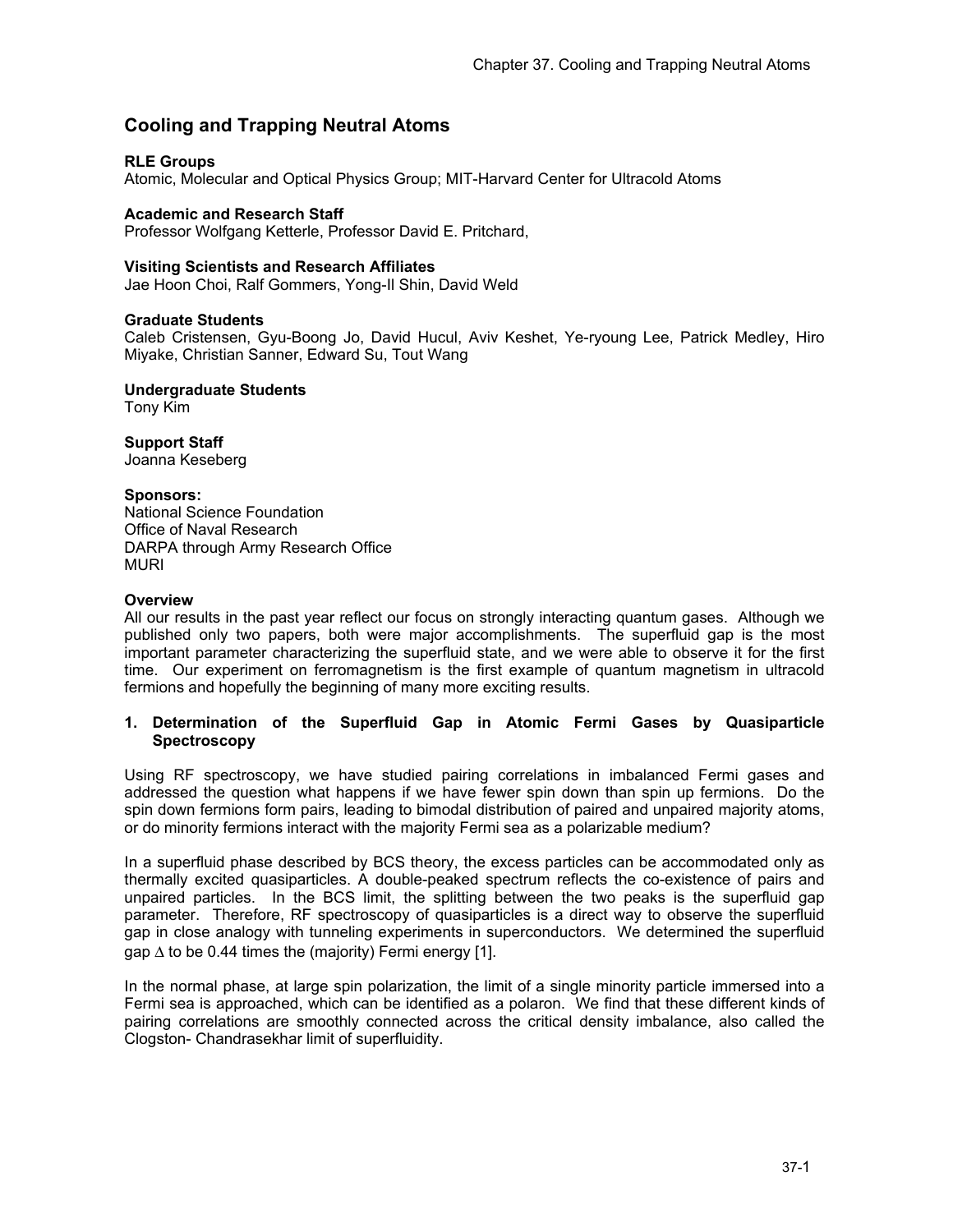

Tomographic RF spectroscopy of strongly interacting Fermi mixtures. A trapped, inhomogeneous sample has various phases in spatially different regions. The spectra of each region (red: majority, blue: minority) reveals the nature of pairing correlation of the corresponding phase. (a) Balanced superfluid. (b) Polarized superfluid. The additional peak in the majority spectrum is the contribution of the excess fermions, which can be identified as fermionic quasiparticles in a superfluid. From the separation of the two peaks, the pairing gap energy of a resonantly interacting superfluid has been determined. (c) Highly polarized normal gas. The minority peak no longer overlaps with the majority spectrum, indicating the transition to polaronic correlations.

# **2. Observation of itinerant ferromagnetism in a strongly interacting Fermi gas of ultracold atoms**

Ferromagnetism of delocalized (itinerant) fermions occurs due to repulsive interactions and the exchange energy which reduces the interaction energy for spin polarized domains due to the Pauli exclusion principle. At a critical interaction, given by the so-called Stoner criterion [2], they system spontaneously develops domains and becomes ferromagnetic. This, together with a suitable band structure in a periodic lattice, explains why certain metals, like iron and nickel, are ferromagnetic. The simplest models for ferromagnetism assume a gas of fermions with repulsive interactions, and predict, in mean-field approximation, the onset of ferromagnetism. However, there has been no proof or experimental observation for ferromagnetism in a Fermi gas.

Here we study a gas of ultracold fermionic lithium atoms and increase the strength of repulsive interactions by tuning an external magnetic field close to a Feshbach resonance. We observe nonmonotonic behavior of lifetime, kinetic energy and size. This provides strong evidence for the phasetransition to a ferromagnetic state [3].

This experiment can be regarded as a quantum simulation of a simple Hamiltonian (the hard core Fermi gas), for which even the existence of a phase transitions has not been proven.